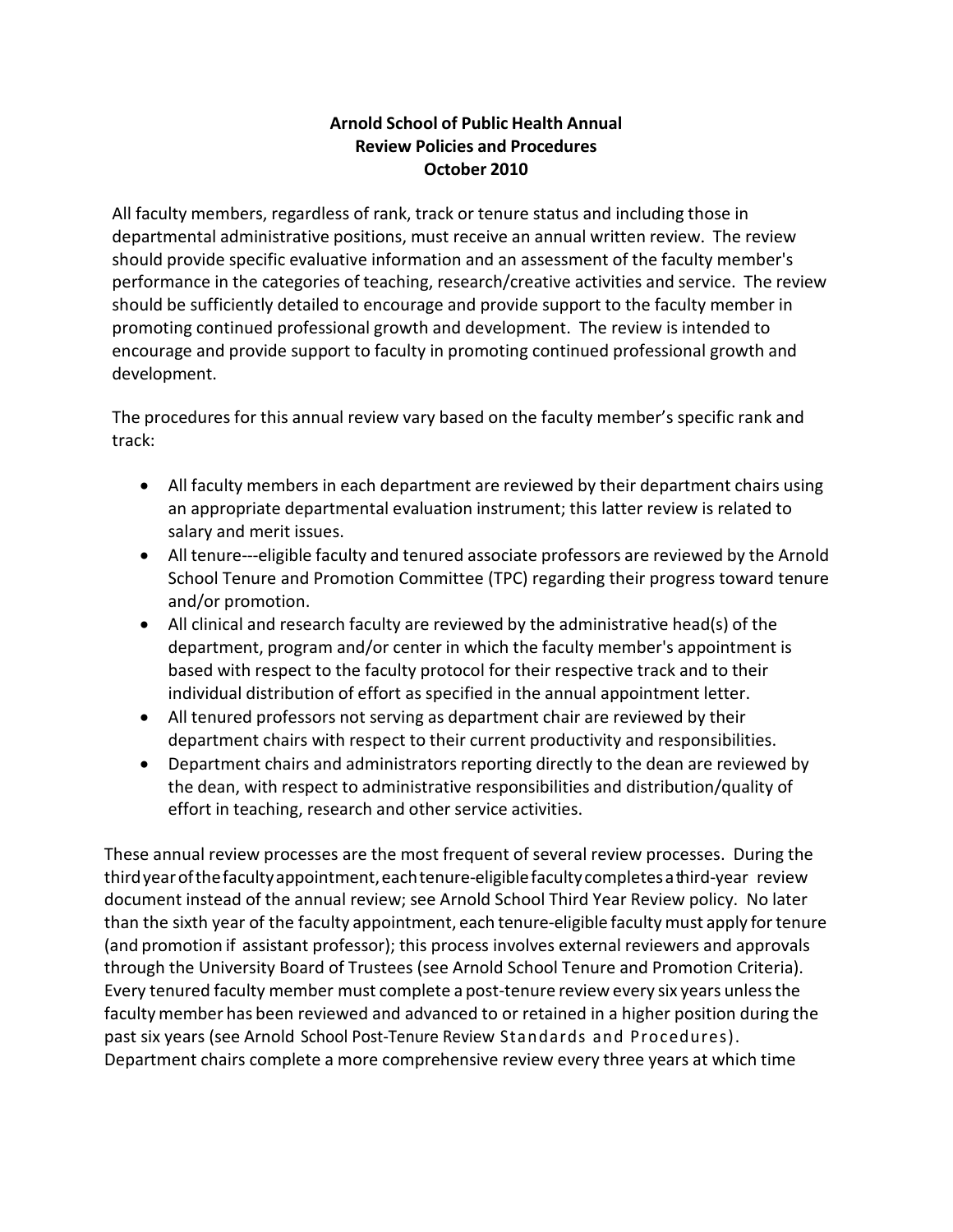peer administrators, faculty, staff and students are invited to complete an evaluative questionnaire and provide any additional comments. All Arnold School policies are located on the Office of Faculty Affairs and Curriculum web page:

[http://www.sc.edu/study/colleges\\_schools/public\\_health/internal/faculty\\_staff/administrative](http://www.sc.edu/study/colleges_schools/public_health/internal/faculty_staff/administrative_departments/faculty_affairs_and_curriculum/faculty_affairs/index.php) departments/faculty\_affairs\_and\_curriculum/faculty\_affairs/index.php

## **Procedures for All Faculty**

1. Faculty members are notified that their annual review file will be due to their department chair on or about February 1st. The review file should report activities for the preceding calendar year. Annual review forms are located on the Office of Faculty Affairs and Curriculum webpage:

[http://www.sc.edu/study/colleges\\_schools/public\\_health/internal/faculty\\_staff/administra](http://www.sc.edu/study/colleges_schools/public_health/internal/faculty_staff/administrative_departments/faculty_affairs_and_curriculum/faculty_affairs/index.php) [tive\\_departments/faculty\\_affairs\\_and\\_curriculum/faculty\\_affairs/index.php](http://www.sc.edu/study/colleges_schools/public_health/internal/faculty_staff/administrative_departments/faculty_affairs_and_curriculum/faculty_affairs/index.php) The faculty member's current curriculum vitae should be attached to the report along with copies of student course evaluations and peer reviews of teaching if applicable. Copies of manuscripts and grant proposals are not required.

- 2. Copies of the files are transferred to the Office of Faculty Affairs and Curriculum by the department chairs.
- 3. This annual review file is reviewed by the department chair, possibly using an appropriate departmental evaluation rubric; this review is related to salary and merit issues. The departmental annual review should be completed by May 15.
- 4. The department chair prepares a written evaluation for each faculty member that addresses productivity for the prior year and strategies to address personal and departmental goals for the upcoming year in the context of the specified distribution of effort.
- 5. For faculty not reviewed by the Arnold School TPC, copies of the written evaluation prepared by the department chair (or dean for administrators) must be sent to the Office of Faculty Affairs and Curriculum.

## **ProceduresforTenure---eligibleFacultyandTenuredAssociateProfessors**

The Arnold School TPC reviews the annual review documents to provide feedback for all tenure---eligible faculty at allranksregarding their progresstoward tenure and/or promotion and tenured associate professors regarding their progress toward promotion. This review is managed through the School's Office of Faculty Affairs and Curriculum. The forms are based on the Arnold School of Public Health's tenure and promotion guidelines and must be used for submitting information for the annual review. In the review process, the TPC will evaluate the faculty member as making satisfactory progress, satisfactory progress with commentary, or unsatisfactory progress toward the appropriate criteria for tenure and/or promotion in the three areas of research/scholarship, teaching and service; the committee will also determine a summary evaluation of satisfactory or unsatisfactory performance.

1. Review panels are established for each department jointly by the chair of the SPH TPC and the associate dean for faculty affairs and curriculum; review panels consist of a minimum of three (3) members of the SPH TPC. Membership on the panels consists of tenured faculty with at least one faculty member from the department. Chairs of the review panels are jointly selected by the chair of the SPH TPC and the associate dean for faculty affairs and curriculum. Whenever possible, a full professor is appointed as panel chair.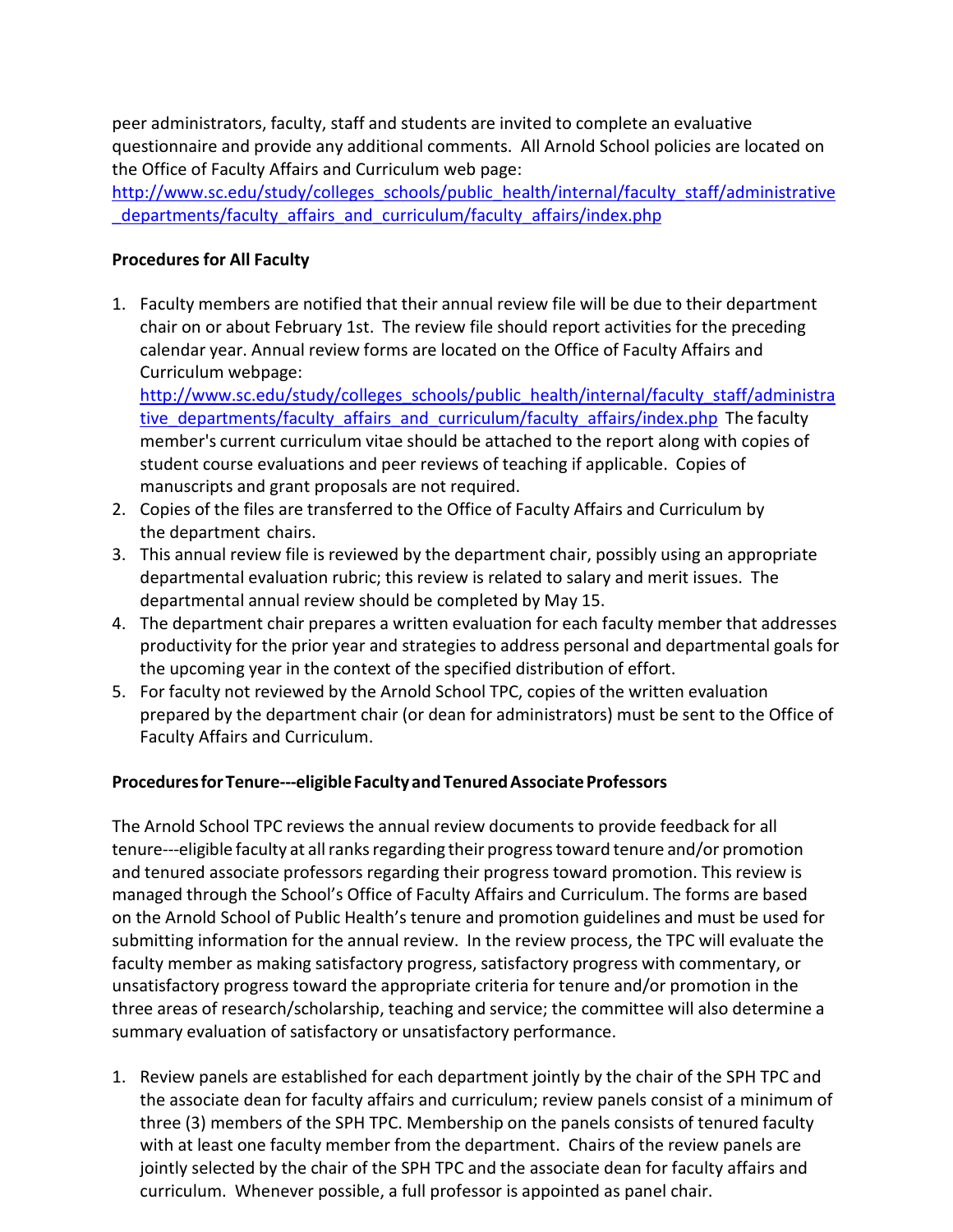- 2. Members of the SPH TPC generally have a minimum of two weeks to review all files. Panel meetings are set by the SPH TPC chair with assistance from the associate dean for faculty affairs and curriculum. The faculty annual reports assigned to each panel are reviewed at that time. Tenured associate professors on the panel review only faculty of equal or lower rank. Tenured full professors review faculty at all ranks.
- 3. At a date early in the semester (typically the last Friday in February or the first Friday in March and the Friday immediately following the date of the panel meetings) the full SPH TPC meets to review each tenure---track faculty (with the exception of tenured full professors). All assistant professors are reviewed first, followed by associate professors and then tenure---eligible full professors.
- 4. Panel chairs report their panel's findings verbally and provide a written summary of the committee's deliberations to the full SPH TPC. A draft letter for each faculty member being reviewed is prepared by the panel chair; the content of the letter is read to the full SPH TPC and is submitted to the chair of the SPH TPC. The letter must contain a rating of progress toward tenure and/or promotion in each area of evaluation and a summary rating of satisfactory or unsatisfactory. If the rating in any area in satisfactory with commentary or unsatisfactory, the letter must include constructive suggestions for improvement. These suggestions should be monitored by the department chair and/or faculty mentor and will be considered during the next annual review.
- 5. The SPH TPC reviews the panel's recommendations and a consensus is reached; the content of the letters is agreed to by the full TPC; the letter includes recommendations for an appropriate developmental plan if needed. Final editing of the letters is the responsibility of the chair of the SPH TPC.
- 6. Drafts of the annual review letter are forwarded to the department chair and the dean. The dean will assess the faculty member's overall performance as satisfactory or unsatisfactory. The annual review letter will be updated to reflect the overall performance. A satisfactory evaluation will be noted when either the school TPC or the dean assesses the faculty member's performance as at least satisfactory. An unsatisfactory evaluation will be noted only when both the school TPC and the dean assess the faculty member's overall performance as unsatisfactory.
- 7. A faculty member requesting feedback about or consultation regarding the outcome of the annual review and the developmental plan should notify the chair of the SPH TPC; the chair contacts the chair of the appropriate departmental annual review panel to arrange for a meeting. After meeting with the faculty member, the chair of the annual review panel indicates in writing the nature of the discussion and the action recommended, if any. A copy is forwarded to the chair of the SPH TPC, to the dean, and to the department chair. The dean, in consultation with the department chair, makes the final determination about the review and developmental plan if applicable.
- 8. If the summary rating is unsatisfactory, the suggestions in the annual review letter must be the basis for a formal development plan. The department chair will appoint a development committee to assist the faculty member in improving performance. The development plan will form the basis for evaluations of the faculty member until satisfactory performance is achieved. At the next annual review, the chair of the SPH TPC and the appropriate annual review panel make an assessment of the progress of the faculty member. This evaluation is